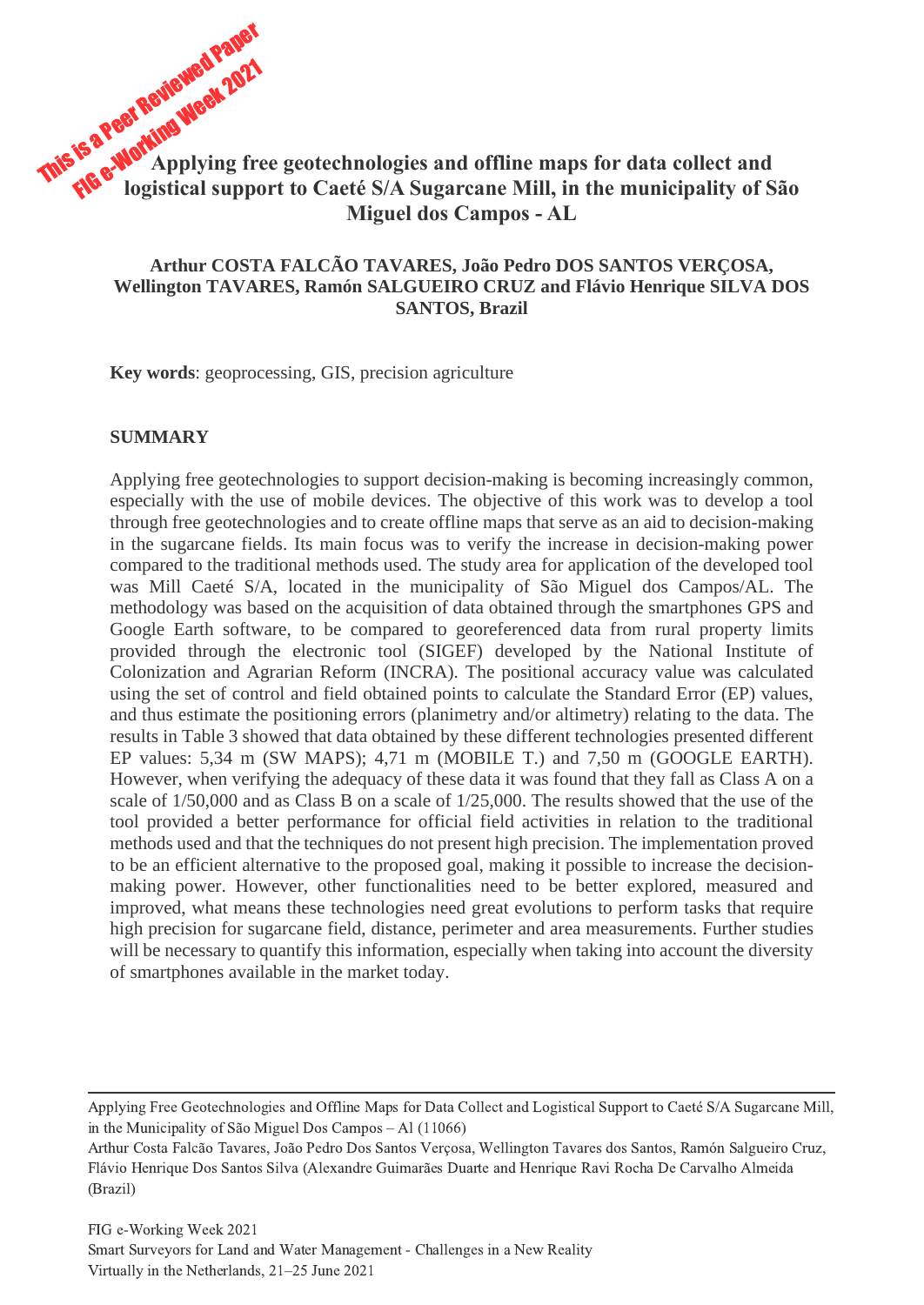A aplicação do geoprocessamento e geotecnologias livres no suporte a tomada decisão tornase cada vez mais comum, principalmente com a utilização de dispositivos móveis. O objetivo deste trabalho foi desenvolver uma ferramenta através da aplicabilidade de geotecnologias livres e da construção de mapas offline para que sirva como recurso auxiliar a tomada de decisão no campo canavieiro. Teve como foco principal verificar a ampliação do poder de decisão em comparação aos métodos tradicionais utilizados. A área de estudo para aplicação da ferramenta desenvolvida foi a Usina Caeté S/A, localizada no município de São Miguel dos Campos - AL. A metodologia foi baseada na aquisição de dados em campo através do GPS de diferentes modelos de smartphones e através do software Google Earth, que depois comparados com dados georreferenciados de limites de imóveis rurais fornecidos por ferramenta eletrônica (SIGEF) desenvolvida pelo Instituto Nacional de Colonização e Reforma Agrária (INCRA). A acurácia posicional foi calculada a partir de um conjunto de pontos de controle para obter os valores de Erro Padrão (EP) e com isso estimar o erro de posicionamento (planimétrico e/ou altimétrico) associado aos dados. Os resultados mostraram que os dados obtidos por estas geotecnologias livres apresentaram os seguintes valores para EP: 5,34m (SW MAPS); 4,71m (MOBILE T.) e 7,50m (GOOGLE EARTH). Porém, quando verificada a adequação desses dados (Tabela 1) foi constatado que se enquadram como Classe A para escala de 1/50.000 e como Classe B para escala de 1/25.000. Os resultados mostraram que o uso da ferramenta proporcionou um melhor desempenho das atividades em relação aos métodos tradicionais utilizados e que as técnicas não apresentam alta precisão. A implementação se mostrou uma alternativa eficiente para o fim proposto, possibilitando ampliar o poder de decisão. Porém, outras funcionalidades precisam ser exploradas, mensuradas e melhoradas, ou seja, essas geotecnologias precisam evoluir para que sejam utilizadas em tarefas do setor sucroalcooleiro que exijam alta precisão de medidas de localização, distância e área. Assim, serão necessários mais estudos para uma melhor quantificação dessas informações, principalmente quando se leva em conta a diversidade de modelos de smartphones disponíveis no mercado atualmente.

Applying Free Geotechnologies and Offline Maps for Data Collect and Logistical Support to Caeté S/A Sugarcane Mill, in the Municipality of São Miguel Dos Campos – Al (11066)

Arthur Costa Falcão Tavares, João Pedro Dos Santos Verçosa, Wellington Tavares dos Santos, Ramón Salgueiro Cruz, Flávio Henrique Dos Santos Silva (Alexandre Guimarães Duarte and Henrique Ravi Rocha De Carvalho Almeida (Brazil)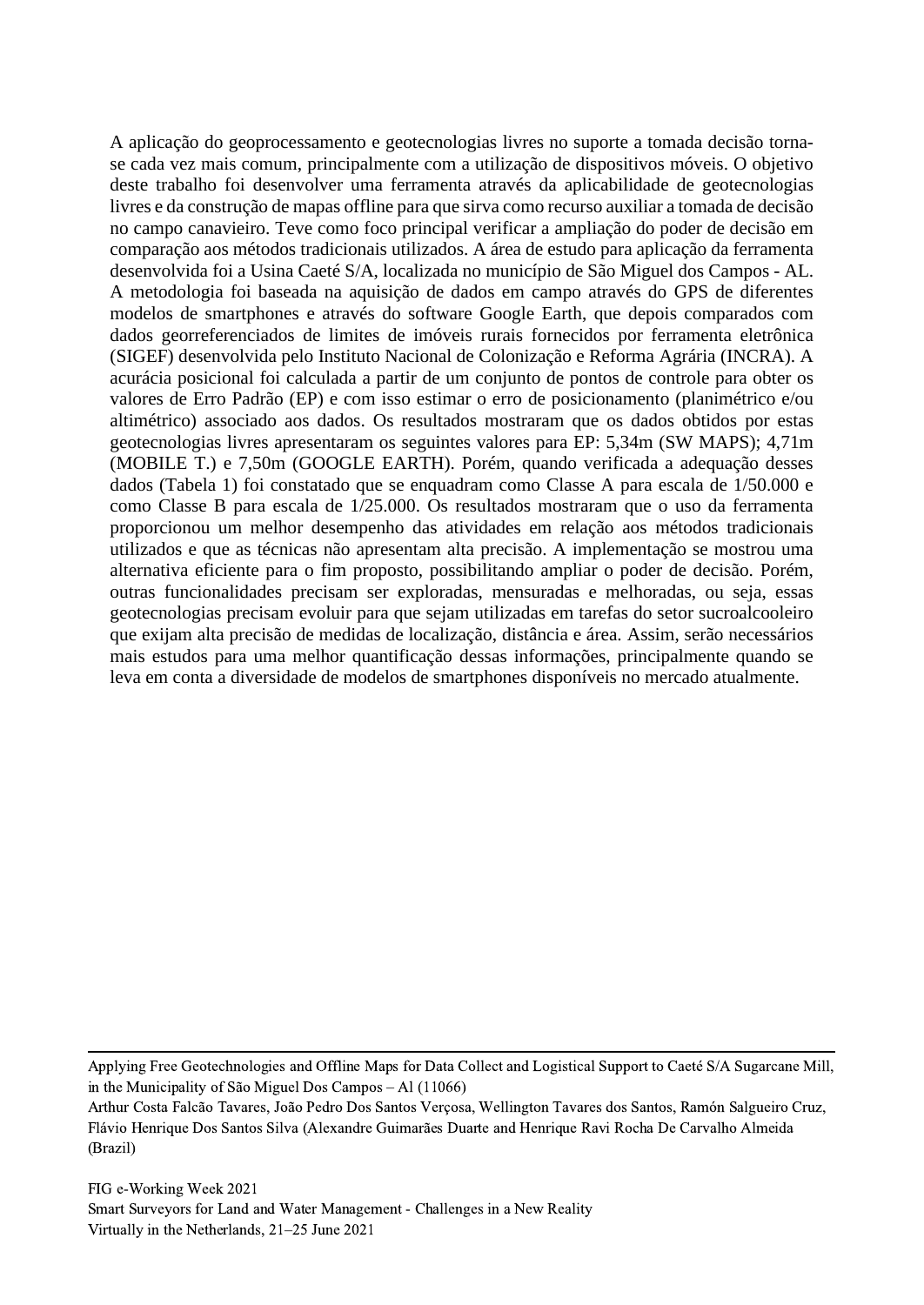# **Applying free geotechnologies and offline maps for data collect and logistical support to Caeté S/A Sugarcane Mill, in the municipality of São Miguel dos Campos - AL**

# **Arthur COSTA FALCÃO TAVARES, João Pedro DOS SANTOS VERÇOSA, Wellington TAVARES, Ramón SALGUEIRO CRUZ and Flávio Henrique SILVA DOS SANTOS, Brazil**

#### **1. INTRODUCTION**

It is common for the human being to be inserted in situations in which it is necessary to make a decision. Most of the time such decisions are trivial, therefore they require little reflection and time. However, when the resulting consequences are crucial and there is not enough information or analytical capability to offer a set of alternatives capable of leading to a certainty about what should be done, then there is a decision problem.

Deciding on situations of uncertainties that involve high risks requires reflection on possible alternatives of action and on their potential consequences (CONTINI; et al., 1984). Also, technological advances, mainly with the availability of computers, brought the possibility of analyzing numerous alternatives, promoting a broadening of the horizon of possibilities of analysis and conferring decision-making power more efficiently, especially when combined with geoprocessing (ABDEL‐RAHMAN and AHMED, 2008; BOLFE, 2019; MOLIN and VEIGA, 2016; TAUFIK et al., 2020; ZANARDO et al., 2016).

The current dynamic in the agricultural system carries with it the need for decision-making efficiently through reflection on several variables, thus requiring technological resources that can assist in planning, management, and decision-making from the analysis of as much available information as possible. In addition, when information is organized and properly analyzed they lead to an optimal set of alternatives for decision-making (MASSRUHÁ, 2018). In this sense, the emergence of equipment that allows great mobility, such as smartphones, together with interoperability, has allowed the achievement of a powerful resource for access and sharing of information when working together with geotechnologies, conferring greater power of analysis and decision in the field (AYAZ et al., 2019; MITTAL and TRIPATHI, 2009; PIVOTO et al., 2018; QIANG et al., 2011; ROSALEN et al., 2019; SAIZ-RUBIO and ROVIRA-MÁS, 2020; SANCHES et al., 2019). However, one of the major challenges faced in the use of these technologies is still the issue of internet connectivity of cell phones. The availability of internet access for the functioning of these tools and instruments of innovation is essential.

Is the possible lack of internet connectivity a factor preventing the application of these tools and instruments of innovation?

Therefore, there is the challenge of finding ways to use these technologies in order to circumvent this problem.

Applying Free Geotechnologies and Offline Maps for Data Collect and Logistical Support to Caeté S/A Sugarcane Mill, in the Municipality of São Miguel Dos Campos – Al (11066)

Arthur Costa Falcão Tavares, João Pedro Dos Santos Verçosa, Wellington Tavares dos Santos, Ramón Salgueiro Cruz, Flávio Henrique Dos Santos Silva (Alexandre Guimarães Duarte and Henrique Ravi Rocha De Carvalho Almeida (Brazil)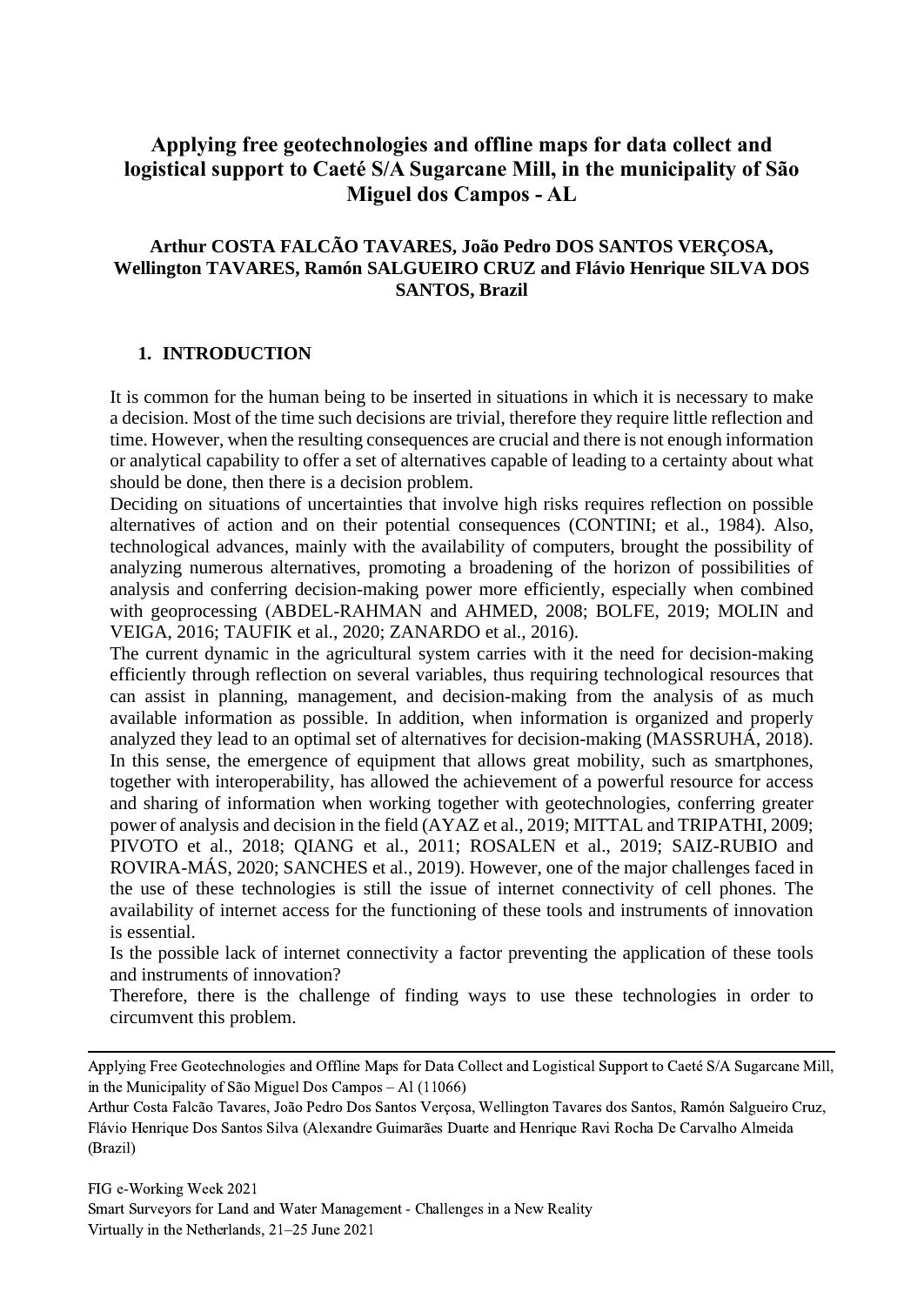Thus, this work evaluated the applicability of free geotechnologies and offline maps through the development of a tool that serves as a resource for data collection and support to sugarcane logistics of Mill Caeté S/A, located in the municipality of São Miguel dos Campos/AL.

# **2. METHODOLOGY AND MATERIALS**

# **2.1 Study area**

The study area map is presented below (Figure 1).

Figure  $1 - Map$  of the Study area



Source: Authors (2020)

Mill Caeté S/A, located in the municipality of São Miguel dos Campos, Alagoas State, was the first industrial unit acquired by the Carlos Lyra Group in 1965. Investing in the most advanced production techniques, in its activities of production of sugar, ethanol and other derivatives of sugarcane, the Carlos Lyra Group made the Matrix a model plant. The sugarcane plantation of Usina Caeté S/A has among its advanced production technologies mechanized harvesting, with transshipment stations, linear irrigation systems, fertigation with vinasse /truck, since 1993, in addition to a soil management system, with careful use of fertilizers (GRUPO CARLOS LYRA, 2020).

São Miguel dos Campos is situated between coordinates 09º 40' 24.6' and 09º 52' 58.8' latitude S and 35º 59' 14.6' and 36º 14' 58.08' longitude O, in the southeast region of the State of Alagoas, inserted in the mesoregion of Eastern Alagoas and in the microregion constituted by the Applying Free Geotechnologies and Offline Maps for Data Collect and Logistical Support to Caeté S/A Sugarcane Mill, in the Municipality of São Miguel Dos Campos – Al (11066)

Arthur Costa Falcão Tavares, João Pedro Dos Santos Verçosa, Wellington Tavares dos Santos, Ramón Salgueiro Cruz, Flávio Henrique Dos Santos Silva (Alexandre Guimarães Duarte and Henrique Ravi Rocha De Carvalho Almeida (Brazil)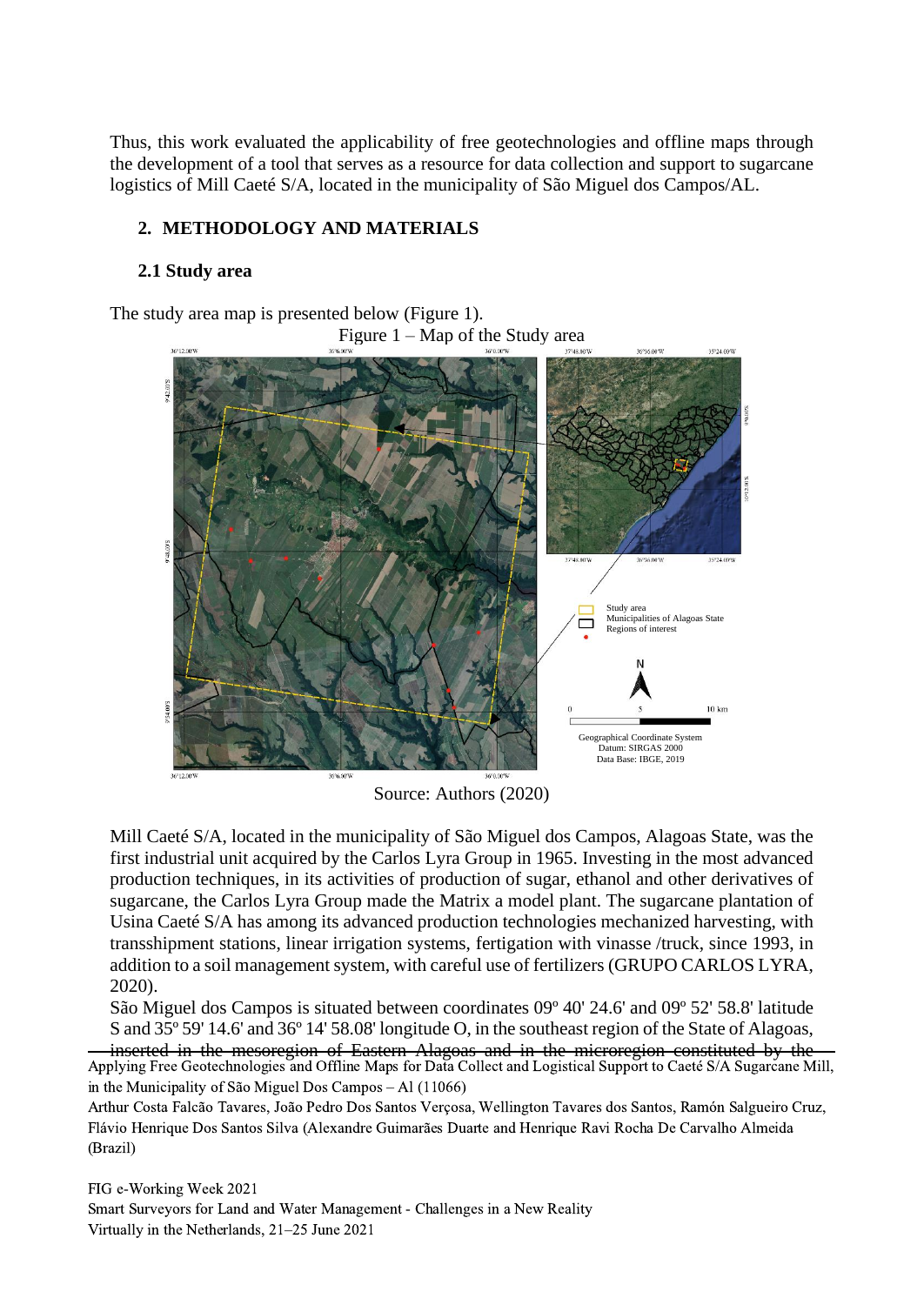municipalities of Anadia, Campo Alegre, Junqueiro, Teotônio Vilela, Coruripe, Jequiá da Praia, Roteiro and Boca da Mata, whose name is microregion of São Miguel dos Campos. Its area is 335,683 km² and its estimated population is 61,251 people (IBGE, 2019).

Access to the municipality is possible through paved highways: BR-101, AL-105, AL-215, AL-220, AL-415, AL-420 and AL-450, with a route of around 74.3 km to the state capital taking as access to BR-101 (ONTL, 2018).

# **2.2 Material Resources**

For the development of this tool, the following materials were used:

•Mobile Topographer FREE application;

•QGIS for Desktop data processing software, versions 2.18.28 and 3.10.8 long-lasting;

•QuickMapService plugins, QTiles, qgis2web;

•SW Maps application;

•Google Earth for satellite image visualization;

•Acer Intel® Core <sup>™</sup> i3 CPU M380 @2.53 GHz computer, 06 GB memory and 1 TB storage;

•Galaxy J2 Prime smartphone with Android 6.0.1, 1.5 GB memory and 16 GB storage;

•Xiaomi Redmi Note 7 smartphone with Android 10, 04 GB memory and 64 GB storage; •Maps of Mill Caeté S/A in PDF file.

# **2.3 Methodological Procedures**

The methodological flowchart is presented on Figure 2.



Applying Free Geotechnologies and Offline Maps for Data Collect and Logistical Support to Caeté S/A Sugarcane Mill, in the Municipality of São Miguel Dos Campos – Al (11066)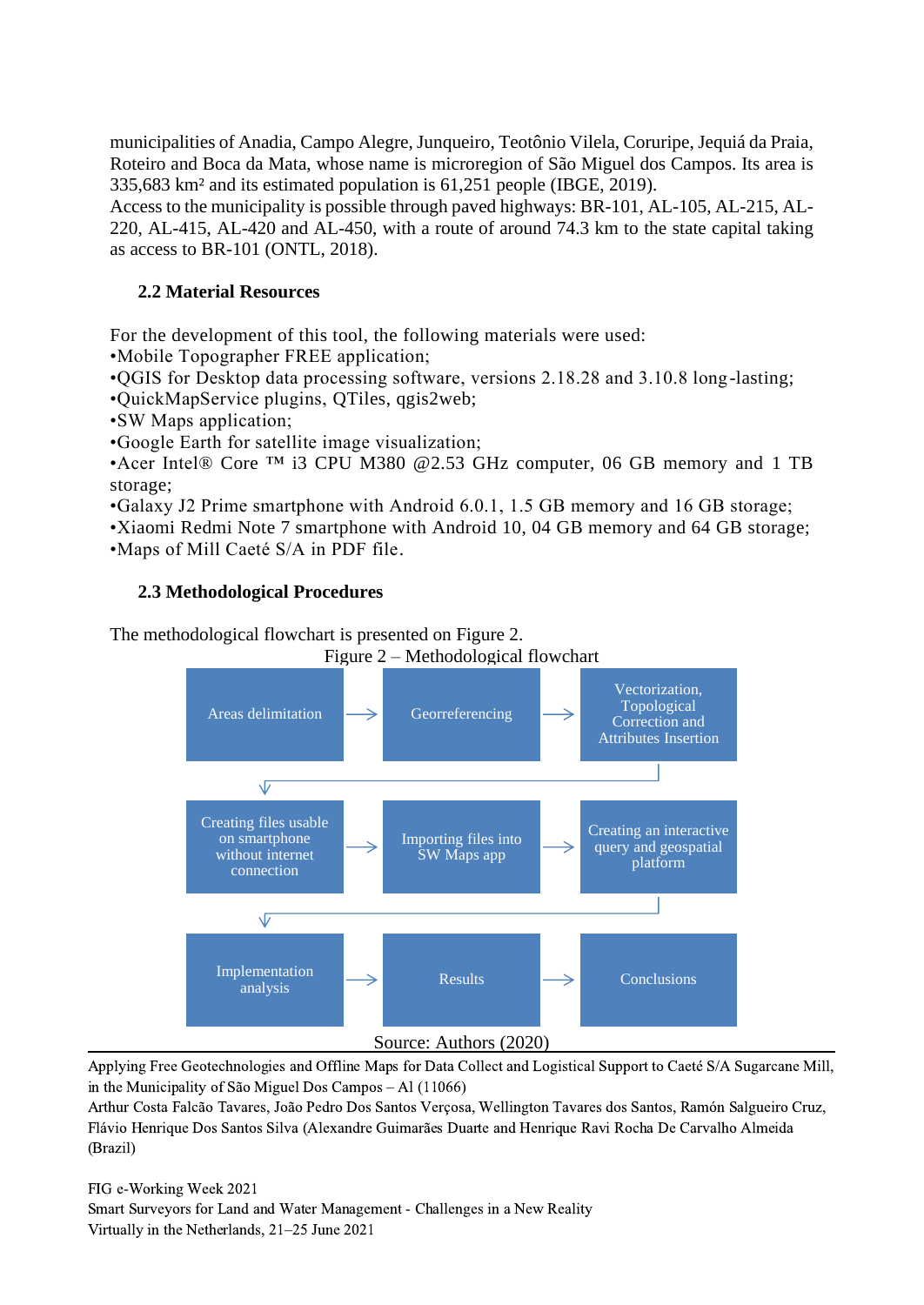Area delimitation: Through a field visit, in each of the areas of interest some points were collected through the Application Mobile Topographer FREE. Subsequently, lists were generated with the coordinates of these points in the TXT file format and exported from the smartphone to the computer. These lists were used as support in the georeferencing process.

Georeferencing: Through the lists generated in the delimitation process of the areas, the georeferencing of the maps made available in the version was performed. This procedure was performed in the long-running QGIS version 3.10.8 software. Once in possession of the lists, the maps in PDF file format were imported into the QGIS software. For georeferencing within this software, the 'Georeferrer' tool was used in the 'Raster' tab. The results generated the georeferenced files, which were exported in the TIF file format. It is important to note that this procedure differs from the georeferencing of rural properties, with a high positional accuracy required.

Vectorization, topological correction and attributes insertion: Georeferenced vector maps were developed in the shapefile format from georeferenced files and supported by the QuickMapServices plugin. The topological correction was made through the tool 'check the validity', in the item 'Geometries', in the 'Vector' tab of the QGIS software. Subsequently, the attribute 'farm number, field number and area referring to each field that composes it' was added to each farm's shapefile.

Creating files usable on smartphone without internet connection: Once the areas have been properly vectorized, georeferenced and with all desirable attributes inserted, the 'QTILES' plugin available in the 'Complements' tab generated the files for offline use on smartphone.

Importing files into SW Maps app: After developing interest areas files for offline use, they were imported to the smartphone and later to the SW Maps app.

Creating an interactive query and geospatial platform: It was used qgis2web, a QGIS tool, to visualize the shapefiles generated in the previous procedures as add-on available on the 'WEB' tab. An interactive web map was produced so that both the smartphone and the computer were able to access the data produced.

Implementation analysis: The tool analysis was based on field monitoring for a period of time considering the sugarcane harvest 2019/2020 to evaluate its performance obtained by comparing to the traditional methods used until then. The accuracy of the smartphone's geographic location device was also verified, in relation to the georeferenced information of rural, public and private property limits, provided by the electronic platform of the Land Management System (SIGEF) developed by the National Institute of Colonization and Agrarian Reform (INCRA) to subsidize the land governance of the national territory.

# **3. RESULTS AND DISCUSSION**

As result of the data geoprocessing carried out in the QGIS software, all the shapefile maps, for each of the selected farms, were selected being ready for offline use by the SW Maps app, in the smartphone (Figure 3).

These same shapefiles were also used to develop an interactive system of geospatial consultation aimed at computer use, thus creating a common visual reference for all sugar cane

Arthur Costa Falcão Tavares, João Pedro Dos Santos Verçosa, Wellington Tavares dos Santos, Ramón Salgueiro Cruz, Flávio Henrique Dos Santos Silva (Alexandre Guimarães Duarte and Henrique Ravi Rocha De Carvalho Almeida (Brazil)

Applying Free Geotechnologies and Offline Maps for Data Collect and Logistical Support to Caeté S/A Sugarcane Mill, in the Municipality of São Miguel Dos Campos – Al (11066)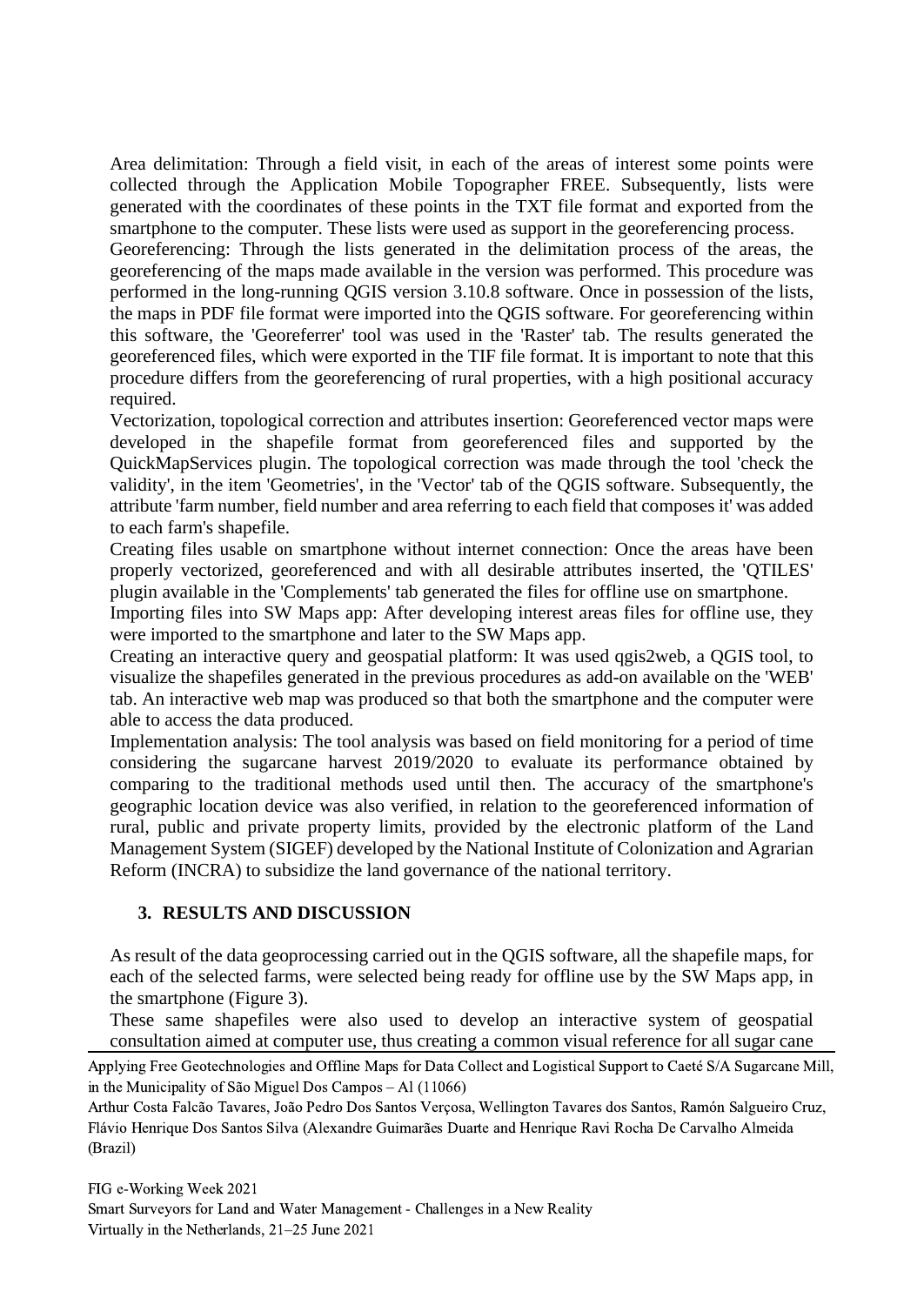farms on different platforms (smartphone/computer) and without the need to connect to the Internet.

To check the tool performance and usability on different platforms, two smartphones of different models and with different versions of the Android operating system were used in the tests. The different cell phone models showed a slight change in the size of the visual components, in the labels of the areas and in the degree of smoothing of the geometries, however, the tool functionality was maintained.

The changes described above may be related to Android operating system version or the screen size configuration inherent to each of the devices used (Figure 4).

Figure 3 – Maps loaded in the SW Maps app: (A), Tomada Farm (B), Conceição Farm (B)



Source: Authors (2020)

Figure 4 – Utinga Farm map visualized on Galaxy J2 Prime (A) and Redmi Note 7 (B)



Source: Authors (2020)

In addition, divergences were found between the values of the areas and distances measured by the device's GPS in relation to the actual values reported on the farm maps in PDF file format that were made available by the Mill Caeté S/A.

Applying Free Geotechnologies and Offline Maps for Data Collect and Logistical Support to Caeté S/A Sugarcane Mill, in the Municipality of São Miguel Dos Campos – Al (11066)

Arthur Costa Falcão Tavares, João Pedro Dos Santos Verçosa, Wellington Tavares dos Santos, Ramón Salgueiro Cruz, Flávio Henrique Dos Santos Silva (Alexandre Guimarães Duarte and Henrique Ravi Rocha De Carvalho Almeida (Brazil)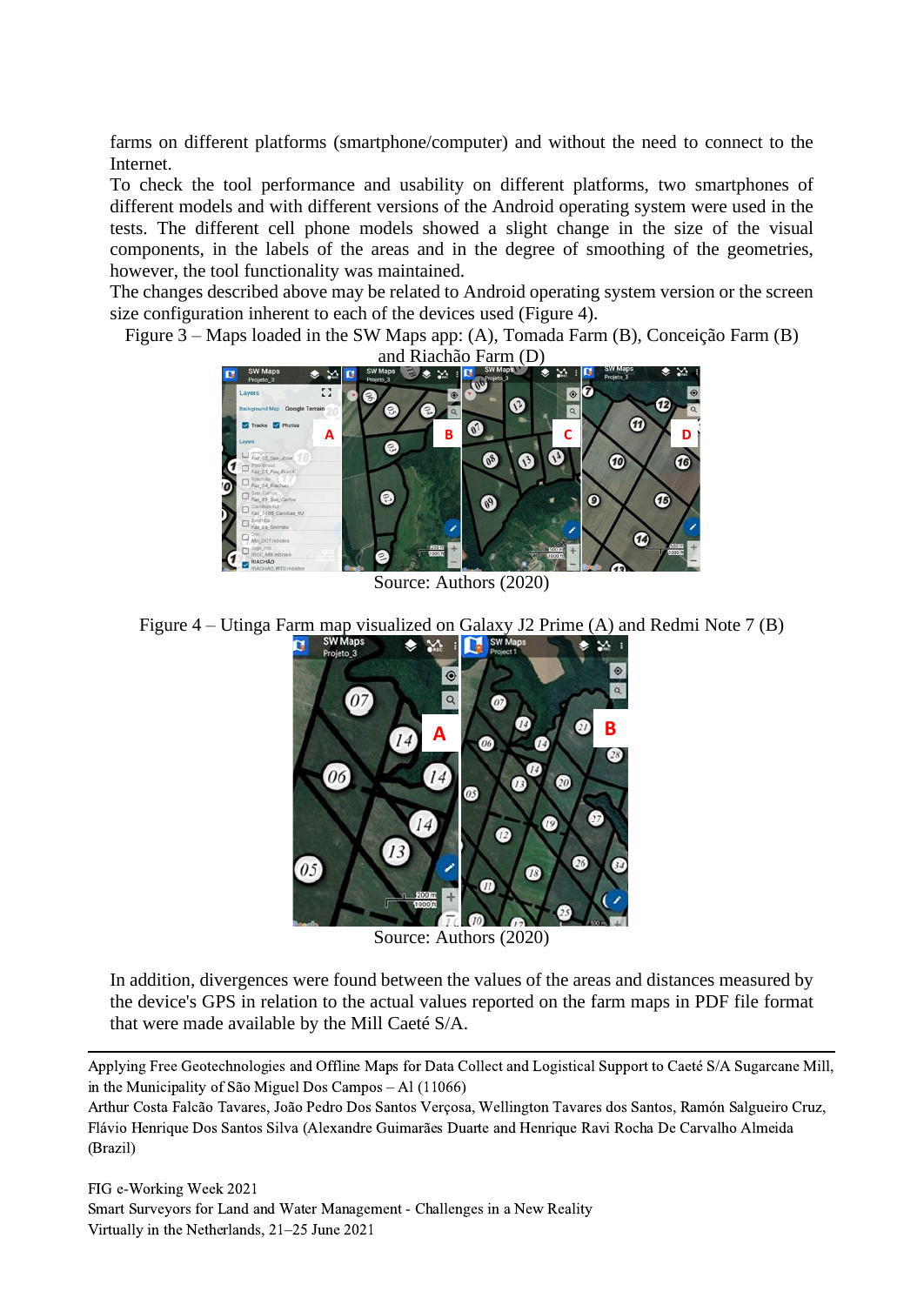It was already expected because it is necessary to be cautious about the use of applications on mobile devices that offer the possibility of working with GPS, since the values related to the calculation of the area and distance do not have very high accuracy in Alagoas state (SILVA and FELIPE, 2018). However, the use of this system for the prior recognition of the area is acceptable, as long as it is kept in mind that the results obtained in this way will not come very close to the real value.

Regard to navigation aspect and considering that the dimensions of the plots in each farm are sufficiently large, the tool satisfactorily fulfilled the purpose, since the degree of precision and the accuracy offered by it leads to an acceptable error (SILVA and FELIPE, 2018). However, one must take into account the limitations of the accuracy of the GPS system (05-15 m) for civil use (EMBRAPA TERRITORIAL, 2020; MARTINS; et al., 2017).

Systematizing this information increased the power of making decision and provided to reduce the time wasted by errors of location when compared to the map model traditional format used by the company in PDF file format, by associating a new perspective on the wide view of the field with a better understanding with respect to the position in space (Figure 5).

Figure 5 – SW Maps export file formats (A), Collected attributes (B) and Map of Conceição



Source: Authors (2020)

In turn, the interactive platform for geospatial query offers the possibility of improving interaction between the user during field work and the user in the office. The possibility of an intercommunication via for the same visual data source, the mobile device and the interactive platform, allows minimizing errors resulting from the misunderstanding caused by verbal communication. This understanding expansion about spatializing information maximized several tasks. Data images from interactive platform are shown in Figures 6, 7 and 8.

Applying Free Geotechnologies and Offline Maps for Data Collect and Logistical Support to Caeté S/A Sugarcane Mill, in the Municipality of São Miguel Dos Campos – Al (11066)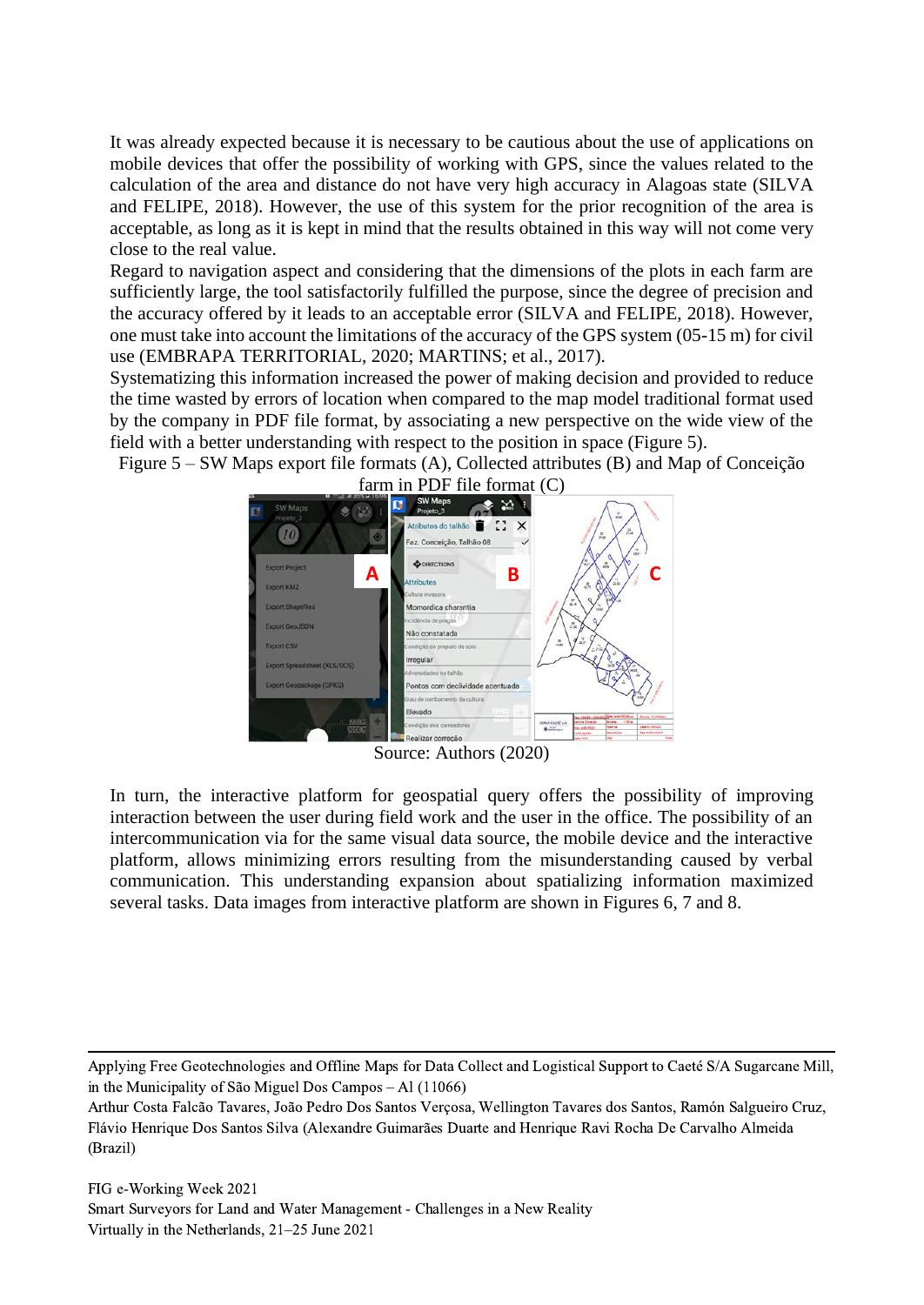

Source: Authors (2020)



Source: Authors (2020)

Applying Free Geotechnologies and Offline Maps for Data Collect and Logistical Support to Caeté S/A Sugarcane Mill, in the Municipality of São Miguel Dos Campos – Al (11066)

Arthur Costa Falcão Tavares, João Pedro Dos Santos Verçosa, Wellington Tavares dos Santos, Ramón Salgueiro Cruz, Flávio Henrique Dos Santos Silva (Alexandre Guimarães Duarte and Henrique Ravi Rocha De Carvalho Almeida (Brazil)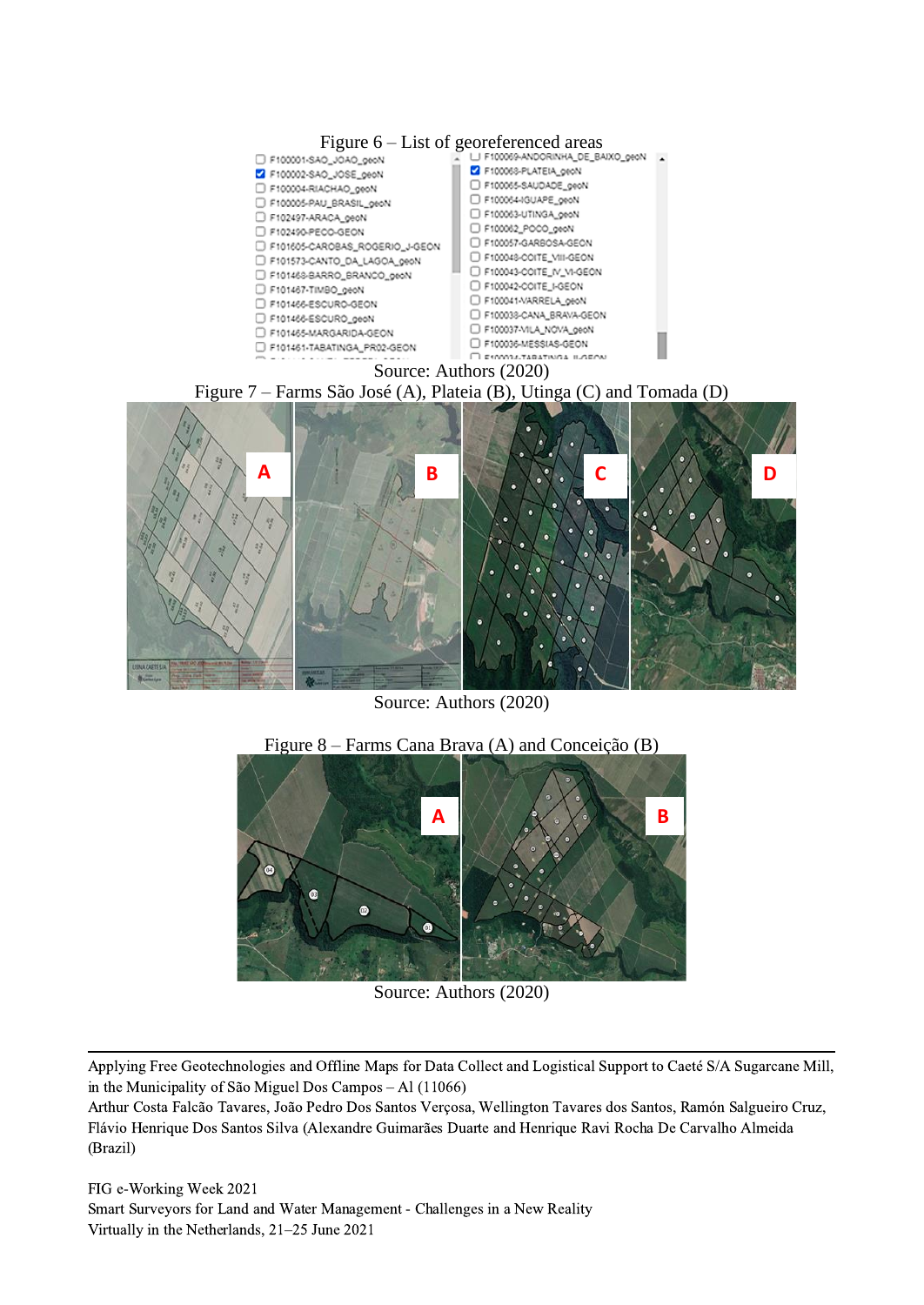The positional accuracy value was calculated using the set of control (reference) and field observed points to obtain the Standard Error (EP) values, and thus estimate the positioning errors (planimetry and/or altimetry) relating to the data (SAMPAIO and BRANDALIZE, 2018). More specifically, the values of the Root Mean Square Error (RMSE) were used in this work, as it is more used by international standards to estimate positional accuracy (Figure 9).

|         |                                             |                        |                                                                                     | RMSE <sub>x</sub> | $\longrightarrow$ $\sqrt{(\Sigma/n)}$ $\sqrt{(\Sigma/n)} \longrightarrow$ RMSE <sub>v</sub> |            |  |  |  |
|---------|---------------------------------------------|------------------------|-------------------------------------------------------------------------------------|-------------------|---------------------------------------------------------------------------------------------|------------|--|--|--|
| Point n | $\mathsf{X}_{\mathsf{tn}}$                  | $Y_{tn}$               | $X_{rn}$                                                                            | $Y_{rn}$          | $ (X_{\rm tn} - X_{\rm rn})^2   (Y_{\rm tn} - Y_{\rm rn})^2  $                              |            |  |  |  |
| Point   | $\cdots$                                    | $\cdots$               | $\cdots$                                                                            | $\cdots$          | $\cdots$                                                                                    | $\cdots$   |  |  |  |
| Point 1 | $X_{t1}$                                    | ${\mathsf Y}_{\sf t1}$ | $X_{r1}$                                                                            | $Y_{r1}$          | $ (X_{t1} - X_{r1})^2   (Y_{t1} - Y_{r1})^2  $                                              |            |  |  |  |
|         |                                             |                        | Coord. $X_t$ Coord. $Y_t$ Coord. $X_r$ Coord. $Y_r$ $(X_t - X_t)^2$ $(Y_t - Y_t)^2$ |                   |                                                                                             |            |  |  |  |
|         |                                             |                        | Tested points (t) Reference Points (r)                                              |                   | RMSE <sub>v</sub>                                                                           | $RMSE_{v}$ |  |  |  |
|         | $\Gamma$ iguit $\ell$ – Kivista taltulation |                        |                                                                                     |                   |                                                                                             |            |  |  |  |

Figure 9 – RMSEr calculation

**RMSEr** =  $\sqrt{((RMSE_x)^2 + ((RMSE_y)^2)}$ 

Source: Sampaio and Brandalize (2018)

Depending on the observed accuracy patterns, the methodology used to calculate the RMSE allows that cartographic products be inserted in different classes of EP values (Table 1).

|                    | .<br>$\frac{1}{2}$ |                   |           |            |           |                   |           |                   |           |            |           |            |           |                   |           |                   |           |
|--------------------|--------------------|-------------------|-----------|------------|-----------|-------------------|-----------|-------------------|-----------|------------|-----------|------------|-----------|-------------------|-----------|-------------------|-----------|
| PEC <sup>(1)</sup> | PEC-               | 1:1.000           |           |            | 1:2.000   |                   | 1:5.000   | 1:10.000          |           | 1:25.000   |           |            | 1:50.000  | 1:100.000         |           |                   | 1.250.000 |
|                    | <b>PCD</b>         | <b>PEC</b><br>(m) | EP<br>(m) | PEC<br>(m) | EP<br>(m) | <b>PEC</b><br>(m) | EP<br>(m) | <b>PEC</b><br>(m) | EP<br>(m) | PEC<br>(m) | EP<br>(m) | PEC<br>(m) | EP<br>(m) | <b>PEC</b><br>(m) | EP<br>(m) | <b>PEC</b><br>(m) | EP<br>(m) |
|                    | $A^{(2)}$          | 0.28              | 0,17      | 0.56       | 0.34      | 1,40              | 0.85      | 2.80              | 1,70      | 7.00       | 4.25      | 14,00      | 8.51      | 28,00             | 17,02     | 70,00             | 42.55     |
| A                  | $B^{(l)}$          | 0,50              | 0.30      | 1,00       | 0.60      | 2,50              | 1.50      | 5,00              | 3.00      | 12,50      | 7.50      | 25,00      | 15,00     | 50,00             | 30.00     | 125,00            | 75,00     |
| в                  | $C^{(1)}$          | 0.80              | 0.50      | 1,60       | 1.00      | 4.00              | 2.50      | 8.00              | 5.00      | 20,00      | 12.50     | 40,00      | 25,00     | 80,00             | 50,00     | 200,00            | 125,00    |
| с                  | $D^{(1)}$          | 00,1              | 0,60      | 2,00       | 1,20      | 5,00              | 3.00      | 10,00             | 6.00      | 25,00      | 15,00     | 50,00      | 30,00     | 100,00            | 60.00     | 250.00            | 150.00    |

Table 1 – Classes for cartographic products insertion

Source: *Google* (2020)

In order to check the adequacy of obtained data by the smartphones GPS and Google Earth, the standard error was calculated according to the procedure shown in Figure 9. The precision parameter considered was the database of certified rural properties made available by the Land Management System (SIGEF).

The points collected for the comparison of the coordinates (UTM, Datum SIRGAS2000) and the results of the analysis are presented in Tables 1, 2 and 3.

The results in Table 3 showed that data obtained by these different technologies presented different EP values: 5,34 m (SW MAPS); 4,71 m (MOBILE T.) and 7,50 m (GOOGLE EARTH). However, when verifying the adequacy of these data (Table 1) it was found that they fall as Class A for a scale of 1/50,000 and as Class B for a scale of 1/25,000.

Applying Free Geotechnologies and Offline Maps for Data Collect and Logistical Support to Caeté S/A Sugarcane Mill, in the Municipality of São Miguel Dos Campos – Al (11066)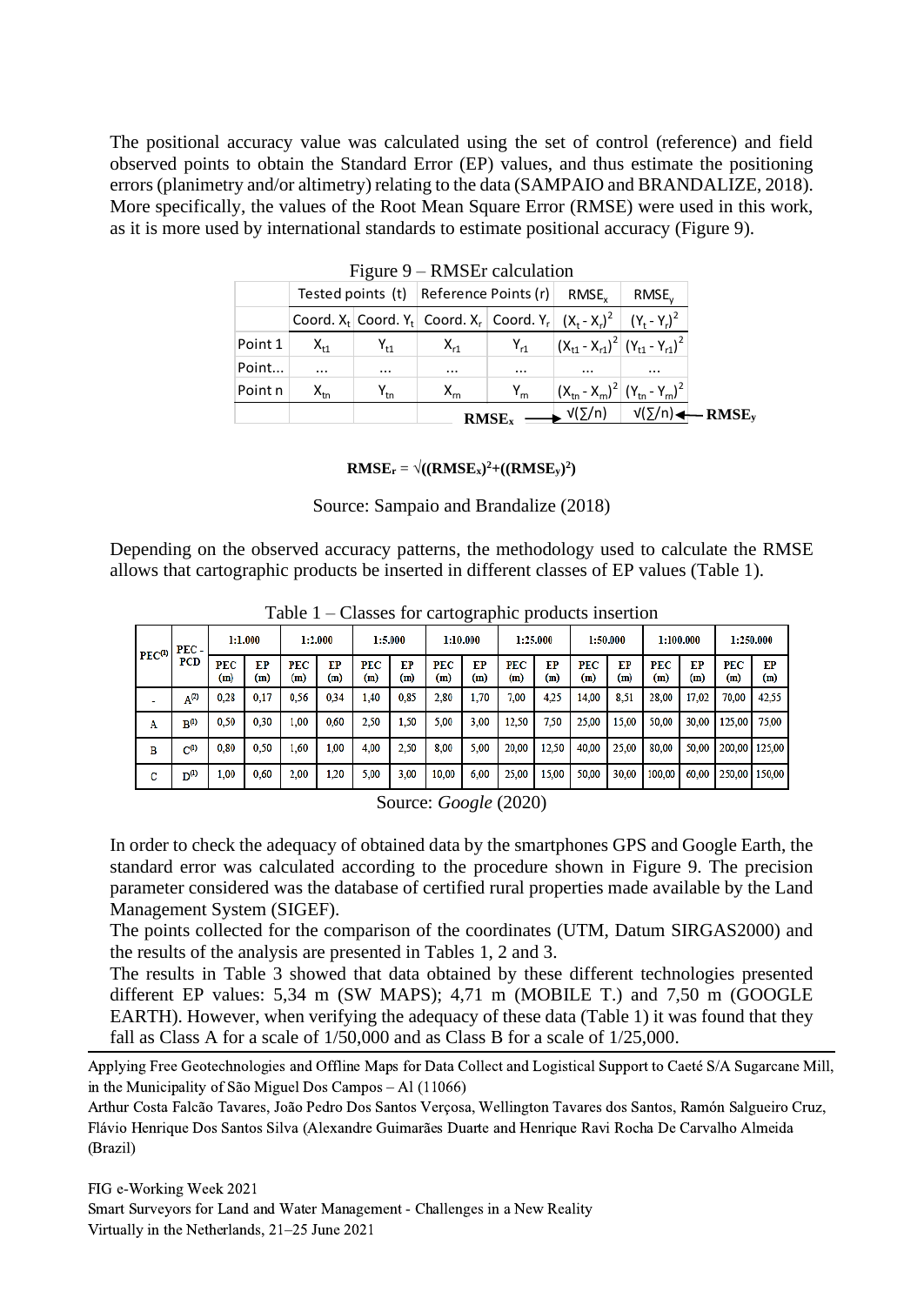These results differ both from those obtained by Pereira (2015), who observed usability with security of images provided by Google Earth for a scale of  $1/30,000$  or lower, and accuracy information of 4.9 m for GPS-enabled smartphones in no cloud conditions (GPS.GOV, 2020).

|              | Table $2$ – Coordinates of points collected for testing |                |           |                  |                     |            |  |  |
|--------------|---------------------------------------------------------|----------------|-----------|------------------|---------------------|------------|--|--|
|              |                                                         | <b>SW MAPS</b> |           | <b>MOBILE T.</b> | <b>GOOGLE EARTH</b> |            |  |  |
| <b>POINT</b> | X                                                       | Y              | X         | Y                | X                   |            |  |  |
|              | 810449.04                                               | 8916918,75     | 810448,01 | 8916918,81       | 810451,05           | 8916916,56 |  |  |
| 2            | 811819,24                                               | 8914740.00     | 811818,33 | 8914739.94       | 811824,61           | 8914743,55 |  |  |
| 3            | 814302.03                                               | 8914898,62     | 814301.61 | 8914898,30       | 814299.57           | 8914902,80 |  |  |
| 4            | 816652,93                                               | 8913478.13     | 816652,32 | 8913477.84       | 816653.09           | 8913478,92 |  |  |
| 5            | 824625.14                                               | 8908819,31     | 824624,55 | 8908818,86       | 824615,86           | 8908812,20 |  |  |
| 6            | 825622.61                                               | 8905679.49     | 825622.08 | 8905679.15       | 825611.59           | 8905681.01 |  |  |
|              | 825997,66                                               | 8904504,56     | 825997,30 | 8904503,87       | 825993,11           | 8904505,89 |  |  |
| 8            | 827767.89                                               | 8909654,04     | 827767.51 | 8909653,99       | 827762.66           | 8909662,61 |  |  |
| 9            | 820882,20                                               | 8922373,46     | 820881,57 | 8922373,00       | 820882,58           | 8922376,14 |  |  |
|              | Source: Authors (2020)                                  |                |           |                  |                     |            |  |  |

Table 2 – Coordinates of points collected for testing

Table 3 – Coordinates of points collected as a precision parameter

|                             |           | <b>SIGEF</b> |
|-----------------------------|-----------|--------------|
| <b>POINT</b>                | X         | Y            |
| 1                           | 810444,05 | 8916916,56   |
| $\mathcal{D}_{\mathcal{L}}$ | 811814,42 | 8914737,25   |
| 3                           | 814297,41 | 8914896,14   |
| 4                           | 816648,24 | 8913475,39   |
| 5                           | 824619,97 | 8908817,86   |
| 6                           | 825617,29 | 8905679,15   |
| 7                           | 825992.54 | 8904504.09   |
| 8                           | 827762,93 | 8909653,01   |
| 9                           | 820876,92 | 8922372,03   |
|                             | $\cdots$  |              |

Source: Authors (2020)

|  | Table $4 - EP$ values (m) checked from the collected points |  |  |  |  |  |  |
|--|-------------------------------------------------------------|--|--|--|--|--|--|
|--|-------------------------------------------------------------|--|--|--|--|--|--|

|                                 |        |  | SW MAPS MOBILE T. GOOGLE EARTH |  |  |  |  |
|---------------------------------|--------|--|--------------------------------|--|--|--|--|
| EP(m)                           | - 5.34 |  | 7.50                           |  |  |  |  |
| $\text{Source:}$ Authors (2020) |        |  |                                |  |  |  |  |

Source: Authors (2020)

#### **4. CONCLUSION**

This work showed that application of free geotechnologies for constructing a solution to sugarcane sector made available functional tools to attend offline activities like data collection, manipulation, storage, export and sharing.

The SW Maps app possibility to collect data and share georeferenced files using the device's GPS in different formats allowed obtaining important data during field works for future attributes insertion as plots of each farm. Combining this functionality with the generated vector

Applying Free Geotechnologies and Offline Maps for Data Collect and Logistical Support to Caeté S/A Sugarcane Mill, in the Municipality of São Miguel Dos Campos – Al (11066)

Arthur Costa Falcão Tavares, João Pedro Dos Santos Verçosa, Wellington Tavares dos Santos, Ramón Salgueiro Cruz, Flávio Henrique Dos Santos Silva (Alexandre Guimarães Duarte and Henrique Ravi Rocha De Carvalho Almeida (Brazil)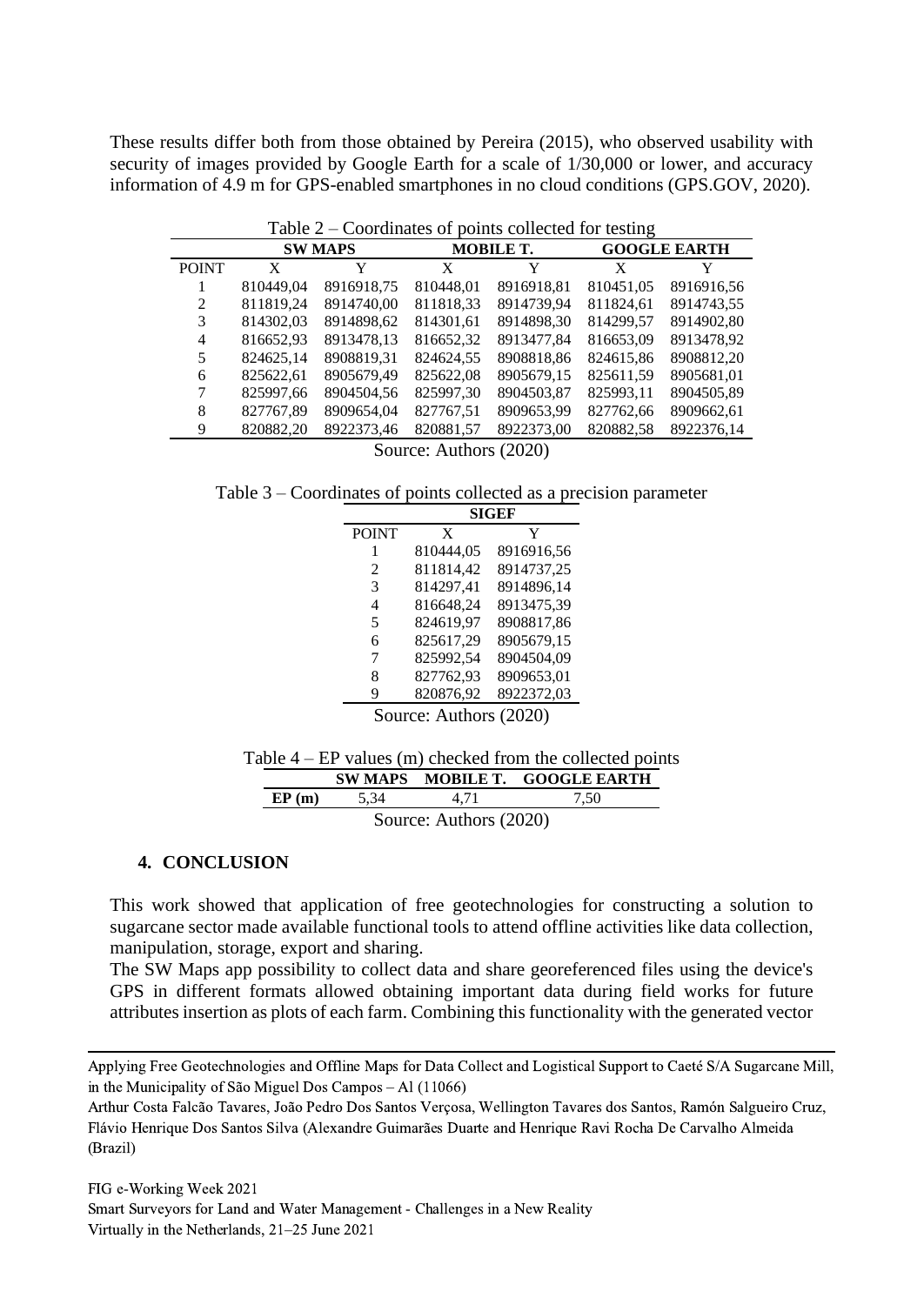maps made it possible to acquire data for future analyzes, promoting generated products share and optimization of various tasks related to the production system.

Thus, it is an excellent alternative to optimize certain day-to-day work tasks that do not require a high degree of accuracy, for faster and more assertive decision-making.

However, other functionalities need to be better explored, measured and improved, which means these technologies need great evolution to perform tasks that require high precision for sugarcane field, distance, perimeter and area measurements.

Further, studies will be necessary to quantify this information, especially when taking into account the diversity of smartphones available in the market today.

#### **5. REFERENCES**

ABDEL‐RAHMAN, E. M.; AHMED, F. B. The application of remote sensing techniques to sugarcane (Saccharum spp. hybrid) production: a review of the literature. International Journal Of Remote Sensing, [S.L.], v. 29, n. 13, p. 3753-3767, 14 jun. 2008. Informa UK Limited. http://dx.doi.org/10.1080/01431160701874603.

AYAZ, Muhammad; AMMAD-UDDIN, Mohammad; SHARIF, Zubair; MANSOUR, Ali; AGGOUNE, El-Hadi M.. Internet-of-Things (IoT)-Based Smart Agriculture: toward making the fields talk. Ieee Access, [S.L.], v. 7, p. 129551-129583, 2019. Institute of Electrical and Electronics Engineers (IEEE). http://dx.doi.org/10.1109/access.2019.2932609.

BOLFE, Édson Luis. Application of Geotechnologies in the Development of Sustainable Agriculture in Brazil. International Journal Of Advanced Engineering Research And Science, [S.L.], v. 6, n. 12, p. 458-463, 2019. AI Publications. [http://dx.doi.org/10.22161/ijaers.612.53.](http://dx.doi.org/10.22161/ijaers.612.53)

EMBRAPA TERRITORIAL. Satélites de Monitoramento. Embrapa. 2018. Disponível em: < https://www.embrapa.br/satelites-de-monitoramento/missoes/gps >. Acesso em: 01 out. 2020.

GPS.GOV. Precisão GPS. Space-Based Positioning Navigation & Timing. 2020. Disponível em: <https://www.gps.gov/systems/gps/performance/accuracy/>. Acesso em: 21 out. 2020.

GRUPO CARLOS LYRA. Usina Caeté S/A, 2020. Disponível em: <https://www.carloslyra.com.br/segmento/acucar-e-bioenergia/>. Acesso em: 18 ago. 2020.

IBGE. Organização do território, 2019. Disponível em: <ftp://geoftp.ibge.gov.br/organizacao\_do\_territorio/>. Acesso em: 20 ago. 2020.

MARTINS, R. N. et al. Análise da precisão de diferentes receptores GNSS para coleta de dados. In: ENCONTRO LATINO AMERICANO DE INICIAÇÃO CIENTÍFICA, 21.; ENCONTRO LATINO AMERICANO DE PÓS-GRADUAÇÃO, 17.; ENCONTRO DE INICIAÇÃO À DOCÊNCIA, 7., 2017, Caçapava. Anais [...]. Caçapava, 26-27 out. 2017. Disponível em: <http://www.inicepg.univap.br/cd/INIC\_2017/anais/arquivos/0678\_0789\_01.pdf>. Acesso em: 20 nov. 2020.

MITTAL, Surabhi; TRIPATHI, Gaurav. Role of Mobile Phone Technology in Improving Small Farm Productivity,Agricultural Economics Research Review, Agricultural Economics Research Association (India), vol. 22(Conferenc), 2009.

MOLIN, José Paulo; VEIGA, João Paulo Soto. Spatial variability of sugarcane row gaps: measurement and mapping. Ciência e Agrotecnologia, [S.L.], v. 40, n. 3, p. 347-355, jun. 2016. FapUNIFESP (SciELO). [http://dx.doi.org/10.1590/1413-70542016403046915.](http://dx.doi.org/10.1590/1413-70542016403046915)

Applying Free Geotechnologies and Offline Maps for Data Collect and Logistical Support to Caeté S/A Sugarcane Mill, in the Municipality of São Miguel Dos Campos – Al (11066)

Arthur Costa Falcão Tavares, João Pedro Dos Santos Verçosa, Wellington Tavares dos Santos, Ramón Salgueiro Cruz, Flávio Henrique Dos Santos Silva (Alexandre Guimarães Duarte and Henrique Ravi Rocha De Carvalho Almeida (Brazil)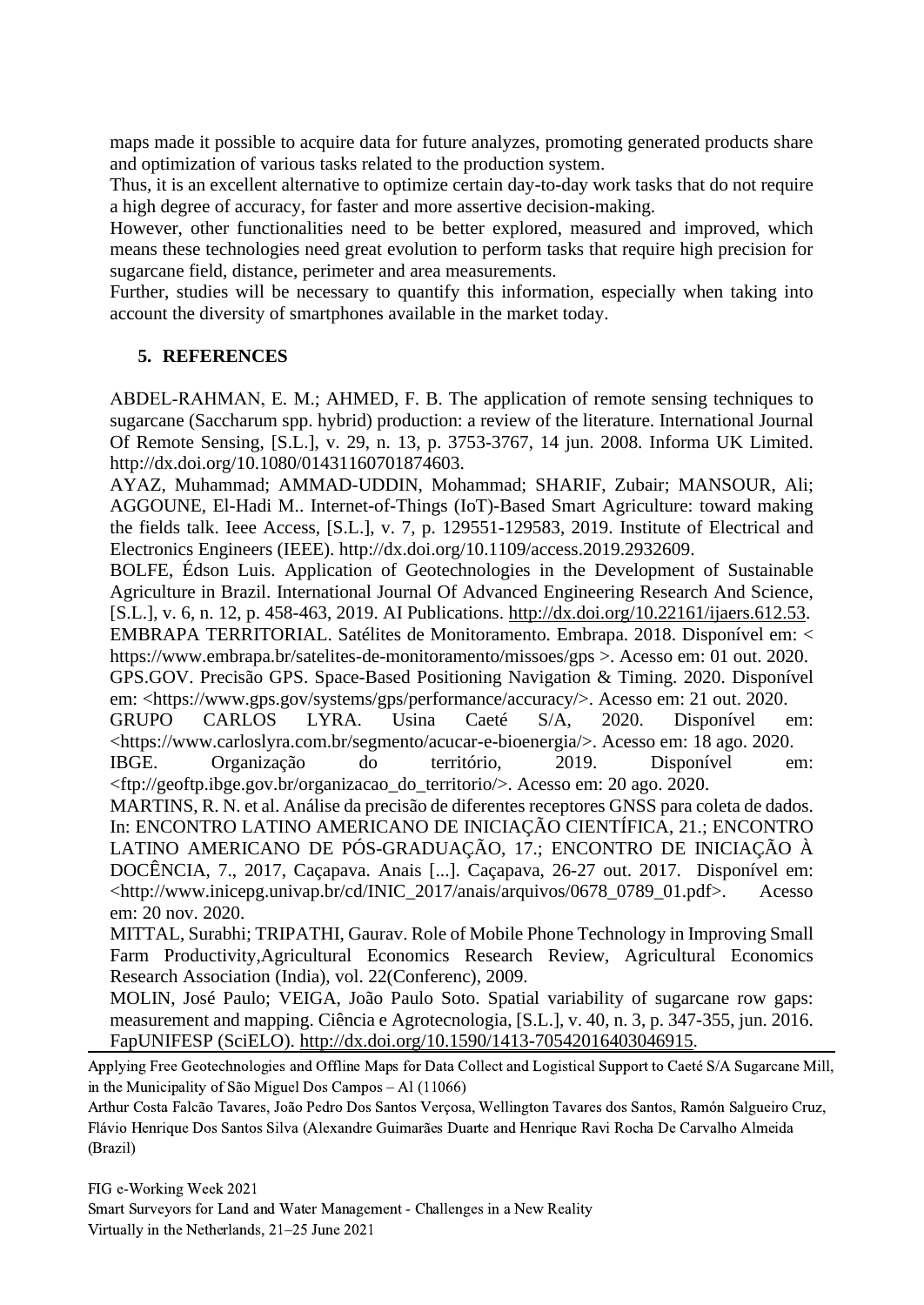PEREIRA, L. D. S. Utilização de ferramentas e serviços google para o desenvolvimento de projetos de engenharia, arquitetura e urbanismo, 2015. Disponível em: <https://www.mackenzie.br/fileadmin/OLD/62/ARQUIVOS/PUBLIC/user\_upload/\_imported /fileadmin/LABGEO/Trabalhos/2015/Utilizacao\_de\_ferramentas\_e\_servicos\_Google\_para\_o \_desenvolvimento\_de\_projetos\_de\_Engenharia\_\_Arquitetura\_e\_Urbanismo.pdf>. Acesso em: 21 out. 2020.

PIVOTO, Dieisson; WAQUIL, Paulo Dabdab; TALAMINI, Edson; FINOCCHIO, Caroline Pauletto Spanhol; CORTE, Vitor Francisco dalla; MORES, Giana de Vargas. Scientific development of smart farming technologies and their application in Brazil. Information Processing In Agriculture, [S.L.], v. 5, n. 1, p. 21-32, mar. 2018. Elsevier BV. [http://dx.doi.org/10.1016/j.inpa.2017.12.002.](http://dx.doi.org/10.1016/j.inpa.2017.12.002)

Qiang, C. Z., Kuek, S. C., Dymond, A., & Esselaar, S., (2011). "Mobile Applications for Agricultural and Rural Development", ICT Sector Unit, World Bank http://siteresources.worldbank.org/INFORMATIONANDCOMMUNICATIONANDTECHN OLOGIES/Resources/MobileApplications\_for\_ARD.pdf (Accessed: 04/01/2021)

ROSALEN, David; SILVA, Gustavo; COVRE, Renan; MORAIS, Lilia. SIAGRO 2019 SIMPÓSIO NACIONAL DE INSTRUMENTAÇÃO AGROPECUÁRIA, 2019, São Carlos. USO DE SMARTPHONES, APLICATIVOS E CORREÇÃO VIA INTERNET EM TEMPO REAL. São Carlos: Embrapa, 2019. 5 p.

SAIZ-RUBIO, Verónica; ROVIRA-MÁS, Francisco. From Smart Farming towards Agriculture 5.0: a review on crop data management. Agronomy, [S.L.], v. 10, n. 2, p. 1-21, 3 fev. 2020. MDPI AG. http://dx.doi.org/10.3390/agronomy10020207.

SAMPAIO, T. V. M.; BRANDALIZE, M. C. B. Cartografia geral, digital e temática. Curitiba, PR: Universidade Federal do Paraná, Programa de Pós-Graduação em Ciências Geodésicas, v. 1, 2018.

SANCHES, Guilherme Martineli; PAULA, Maria Thereza Nonato de; MAGALHÃES, Paulo Sérgio Graziano; DUFT, Daniel Garbellini; VITTI, André César; KOLLN, Oriel Tiago; BORGES, Bernardo Melo Montes Nogueira; FRANCO, Henrique Coutinho Junqueira. Precision production environments for sugarcane fields. Scientia Agricola, [S.L.], v. 76, n. 1, p. 10-17, fev. 2019. FapUNIFESP (SciELO). http://dx.doi.org/10.1590/1678-992x-2017-0128 SILVA, C. G. C.; FELIPE, A. L. D. S. Comparação de aplicativos GNSS em cálculos de distância. Revista Científica Eletrônica de Agronomia da FAEF, SP, v. 34, n. 1, p. 27-28, dez. 2018.

TAUFIK, Muhammad; AMILUDDIN, Afif; BIORESITA, Filsa. Generated Topographic Data from UAV, For Simple Irrigation Planning (Case Study, Sugar Cane in Jember). International Research Journal Of Advanced Engineering And Science, [s. l], v. 5, n. 1, p. 245-248, 2020.

ZANARDO, Fábio H.; RODRIGUES, Ricardo A. F.; SILVA, Helio R.; MARQUES, Artur P.; FARIA, Glaucia A. Geotechnology application for data acquisition for agricultural and environmental management of the municipality of Vitória Brazil-SP. Engenharia Agrícola, [S.L.], v. 36, n. 4, p. 684-695, ago. 2016. FapUNIFESP (SciELO). http://dx.doi.org/10.1590/1809-4430-eng.agric.v36n4p684-695/2016.

Applying Free Geotechnologies and Offline Maps for Data Collect and Logistical Support to Caeté S/A Sugarcane Mill, in the Municipality of São Miguel Dos Campos – Al (11066)

Arthur Costa Falcão Tavares, João Pedro Dos Santos Verçosa, Wellington Tavares dos Santos, Ramón Salgueiro Cruz, Flávio Henrique Dos Santos Silva (Alexandre Guimarães Duarte and Henrique Ravi Rocha De Carvalho Almeida (Brazil)